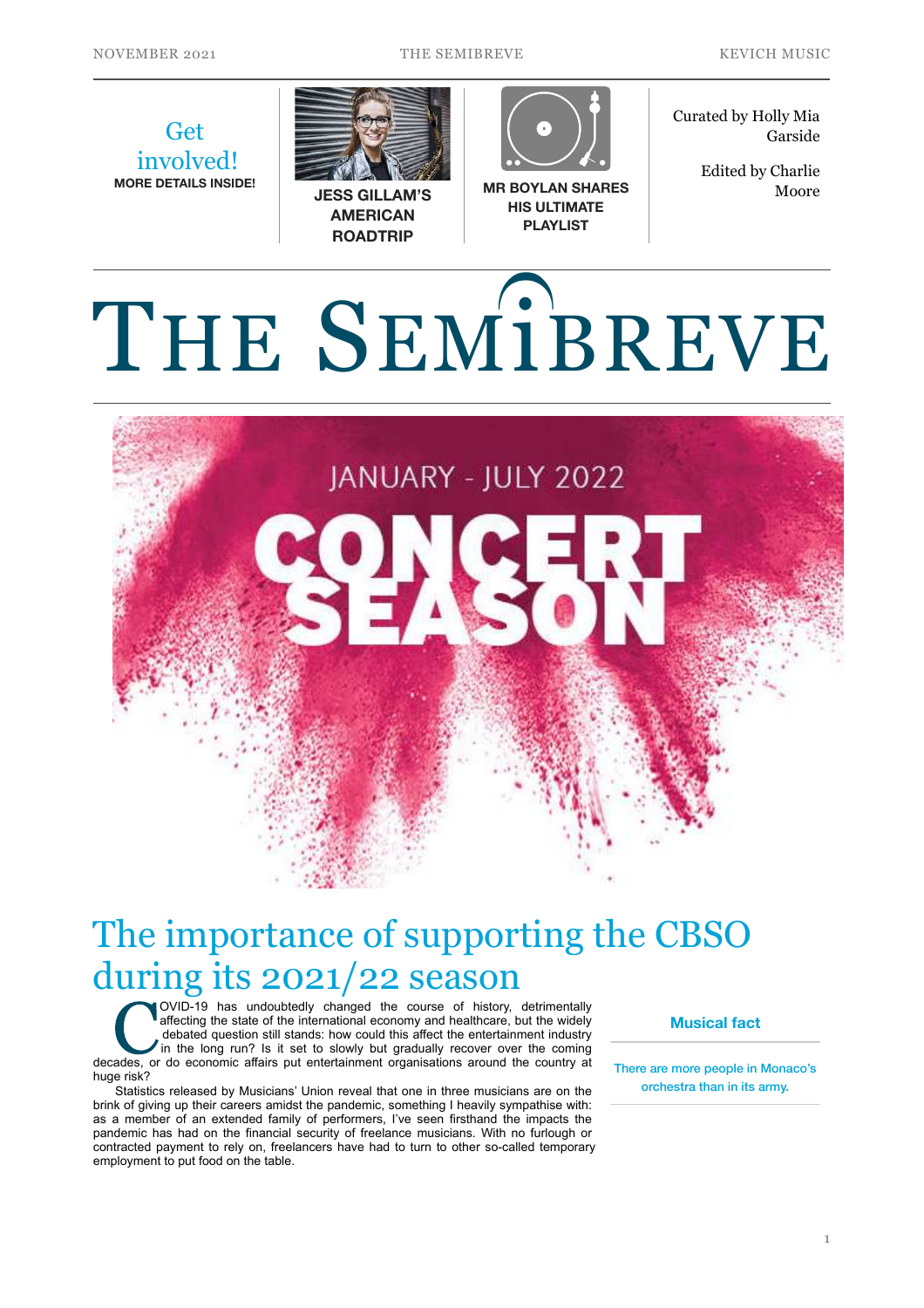NOVEMBER 2021 THE SEMIBREVE KEVICH MUSIC

The alarming state of the country's entertainment industry is particularly concerning for Birmingham and its rich arts and culture sector. While history hails Birmingham as the 'first manufacturing town in the world' and points to its famous production of iron, cars, and chocolate, the city's economy now somewhat relies on its £7.1 billion visitor economy, and according to the Birmingham Economic Review 2017: 'Growth in Birmingham's visitor economy is acting as a catalyst for sectors such as digital and multimedia, food and drink, and sports and conferencing.' Tourism revenue comes from a multitude of streams such as Cadbury World and the Black Country Museum, but perhaps one of its most celebrated cultural icons is the City of Birmingham Symphony **Orchestra** 

Founded in 1920, the CBSO was acclaimed by *The Economist* as 'one of the best orchestras in Europe' and acts as the crown jewel of Birmingham's culturally rich reputation. Its first concert was under the baton of Sir Edward Elgar, but its discovery of the now internationally renowned conductor Sir Simon Rattle in the 1980s is what pushed the CBSO into orchestral stardom. It now hosts a vast variety of concerts throughout the year and includes a multitude of other ensembles aimed at children and adults, including the CBSO Chorus, CBSO Youth/Children's Chorus, SO Vocal and more. It also funds educational pursuits aimed at schoolchildren with the intention of enriching their lives with musical experiences despite their ability or level, showing young people that music can be for everyone. :

The CBSO is full to the brim with talented, professional musicians, many of who depend on the orchestra as a vital source of income. After the year of financial insecurity that musicians have faced, freelancers (such as the extra performers that make up a significant part of the CBSO for a number of concerts) need all the help they can get to ensure that they can continue to work without economic anxiety. Furthermore, by supporting the orchestra you indirectly support the funding of some of its other ensembles such as the CBSO Chorus, and the programmes it provides such as the CBSO Youth Ambassadors (as someone involved in this programme during the 2021/22 season, I am fully aware of the serious commitment and funds the CBSO organisation puts into keeping this experience running, and how amazing of an opportunity it is for a young person thinking of a career within the arts sector).

In other words, the CBSO is a vitally notable example of Birmingham's multitudinous triumphs within the arts sector, and its continuance would mean the growing and thriving of our city's flourishing intellectual reputation. This message doesn't exclusively apply to the CBSO: your support of any artistic endeavours within the city would make a huge difference during this highly uncertain time. If you have any spare funds saved for a day out, perhaps invest it in Birmingham's bright future by witnessing the condensed talent of our city for yourself.

*Holly Mia Garside - 11C*

## **Spotify Wrapped is coming!**

On the 1st of December, Spotify release data to their users about their listening habits throughout the year, it can be anything from nostalgic throwbacks to the tunes of January and February, to facing the embarrassment that your most listened to album is Bo Burnam's 'Inside'. Whatever you have been listening to, if you're a Spotify user we'd love to see your results! You can email or 'DM' Charlie or Holly with your top tracks, and we hope to share them in the next issue!

Not a Spotify user? You can still take part! Share with us your most listened to, or favourite song of 2021, and we'll be sure to share it!

Details of how to get in touch are on the next page!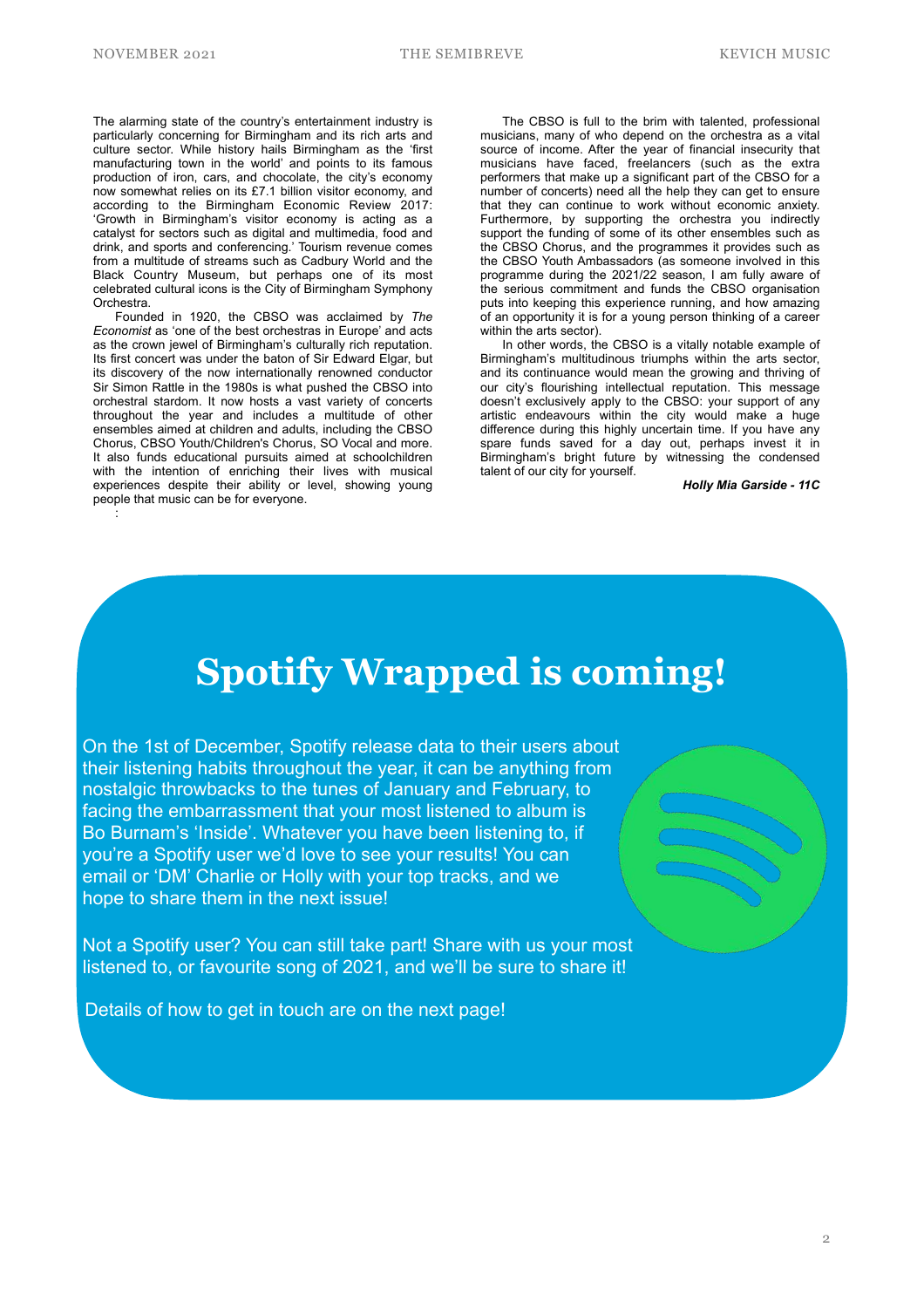## Jess Gillam's American Roadtrip

In Wednesday 20th October, I, Thomas Li, Charlie Moore, Amelie Morrissy, Aisha Thomas, Anupama Harish, Jonah Kippax and Rose Turner had the opportunity to see saxophone soloist Jess Gillam perform with the CBSO in a concer n Wednesday 20th October, I, Thomas Li, Charlie Moore,<br>Amelie Morrissy, Aisha Thomas, Anupama Harish, Jonah Kippax and Rose Turner had the opportunity to see a concert entitled 'Jess Gillam's American Roadtrip'. With the newly refurbished Symphony Hall proving a stunning venue, we were all excited (and slightly giddy) to watch the incredibly talented soloist for the first time.



The first ever saxophonist to reach the final of BBC Young Musician of the Year, Jess Gillam has consistently raised the bar for young classical musicians and proved that saxophone has a place in classical music, despite its invention being after the death of many of the most notable classical composers. As well as being the youngest ever presenter on BBC Radio 3, she was appointed Member of the Order of the British Empire (MBE) for services to music. From competing in BBC Young Musician to hosting the final in 2020, Jess is truly an inspiration to all aspiring performers.

The concert kicked off with George Gerschwin's 'Cuban Overture', the Latin American bounce bringing an immediate bright energy to the concert and was a delightful opener. This was followed by Heitor Villa-Lobos' 'Fantasia for Saxophone', its stern opening providing a swift tonal change from the bombastic conclusion of the overture. This fast-paced beginning is not held throughout, however, and the piece gives way to moments of sublime peace and polyphonic vibrancy. A Cuban sound is then reintroduced with Aaron Copland's 'Danzón Cubano' which, much like the first, provided a brilliant surge of animation to the evening - a classic example of Gillam using such drastic tonal shifts to keep the audience engaged. Succeeding this was my personal favourite piece of the evening, Darius Milhaud's 'Scaramouche', the lively chromatic opening taking me aback in the best way possible and continuing to entertain throughout. Penultimately, Aaron Copland's 'Appalachian Spring' suite was beautifully soothing and so tonally distinct from the repertoire preceding it that it captured the audience's attention for each blissful moment. Finally, Samuel Barber's 'Symphony No. 1' acted as the perfect final act, with its grandiose opening and finale drawing the experience to a close in a complete fashion.

To summarise, Jess Gillam performed amazingly in this concert, with remarkably well-chosen repertoire that gave you an incredible sense of the variety of American classical music: an extraordinary night.



*Holly Mia Garside - 11 C*

# GET IN A TOUCH!

Do you have:

- A musical story to tell?
- A performance to share?
- A song, piece or album you love?

### We want to hear from you!

A great opportunity to share and demonstrate your communication and organisation skills! Contact Charlie at [15moore502@camphillboys.bham.sch.uk](mailto:15moore502@camphillboys.bham.sch.uk)

or Holly at [17garsideh557@kechg.org.uk](mailto:17garsideh557@kechg.org.uk)